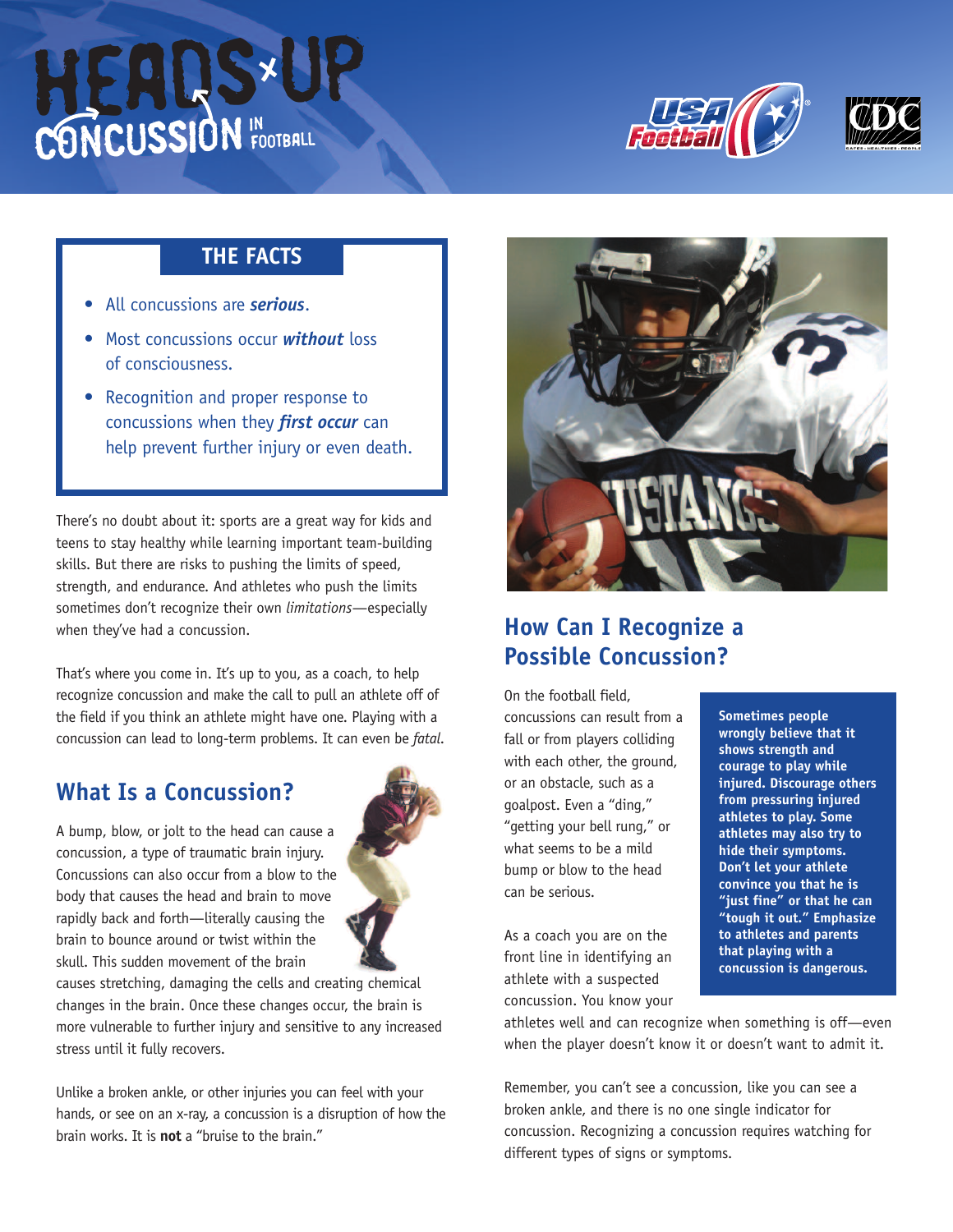So to help recognize a concussion, you should watch for and ask others to report the following two things among your athletes:

- **1. A forceful bump, blow, or jolt to the head or body that results in rapid movement of the head.** *-and-*
- **2. Any concussion signs or symptoms, such as a change in the athlete's behavior, thinking, or physical functioning.**

## **What Are the Signs and Symptoms of Concussion?**

Athletes who experience **one or more** of the signs and symptoms listed below, or who report that they just "don't feel right," after a bump, blow, or jolt to the head or body may have a concussion.

| <b>SIGNS OBSERVED BY</b><br><b>COACHING STAFF</b>                                                                                                                                                                                                                                                                                                                                         | <b>SYMPTOMS REPORTED</b><br><b>BY ATHLETE</b>                                                                                                                                                                                                                                                                                    |
|-------------------------------------------------------------------------------------------------------------------------------------------------------------------------------------------------------------------------------------------------------------------------------------------------------------------------------------------------------------------------------------------|----------------------------------------------------------------------------------------------------------------------------------------------------------------------------------------------------------------------------------------------------------------------------------------------------------------------------------|
| • Appears dazed or stunned<br>(such as glassy eyes)<br>• Is confused about<br>assignment or position<br>• Forgets an instruction<br>or play<br>• Is unsure of score<br>or opponent<br>• Moves clumsily or<br>poor balance<br>• Answers questions slowly<br>• Loses consciousness<br>(even briefly)<br>• Shows mood, behavior, or<br>personality changes<br>• Can't recall events prior to | • Headache or "pressure"<br>in head<br>• Nausea or vomiting<br>• Balance problems<br>or dizziness<br>• Double or blurry vision<br>• Sensitivity to light<br>or noise<br>• Feeling sluggish, hazy,<br>foggy, or groggy<br>• Concentration or<br>memory problems<br>• Confusion<br>• Does not "feel right" or<br>is "feeling down" |
| hit or fall                                                                                                                                                                                                                                                                                                                                                                               |                                                                                                                                                                                                                                                                                                                                  |

• Can't recall events *after* hit or fall

Signs and symptoms of concussion generally show up soon after the injury. But the full effect of the injury may not be noticeable at first. For example, in the first few minutes the athlete might be slightly confused or appear a little bit dazed, but an hour later they can't recall coming to the practice or game.



So assess the player, then assess the player again, then re-assess the player even later. Make sure that the athlete is supervised for at least one or two hours after you suspect a concussion. Any worsening of concussion signs or symptoms indicates a medical emergency.

#### **Why Should I Be Concerned about Concussions?**

Most athletes with a concussion will recover quickly and fully. But for some athletes, signs and symptoms of concussion can

last for days, weeks, or longer.

So why is it so important for you to remove an athlete from play?

If an athlete has a concussion, his brain needs time to heal. A repeat concussion that occurs before the brain recovers from the first—usually within a short time period (hours, days, weeks)—can slow recovery or

#### **Did You Know?**

- **• Athletes who have ever had a concussion are at increased risk for another concussion.**
- **• Young children and teens are more likely to get a concussion and take longer to recover than adults.**

increase the chances for long-term problems. In rare cases, repeat concussions can result in brain swelling or permanent brain damage. They can even be *fatal*.

#### **What Are Concussion Danger Signs?**

In rare cases, a dangerous blood clot may form on the brain of an athlete with a concussion and crowd the brain against the skull. Call 9-1-1 or take the athlete to the emergency department right away if after a bump, blow, or jolt to the head or body he exhibits **one or more** of the following danger signs:

- One pupil larger than the other
- Is drowsy or cannot be awakened
- A headache that gets worse
- Weakness, numbness, or decreased coordination
- Repeated vomiting or nausea
- Slurred speech
- Convulsions or seizures
- Cannot recognize people or places
- Becomes increasingly confused, restless, or agitated
- Has unusual behavior
- Loses consciousness (a brief loss of consciousness should be taken seriously)





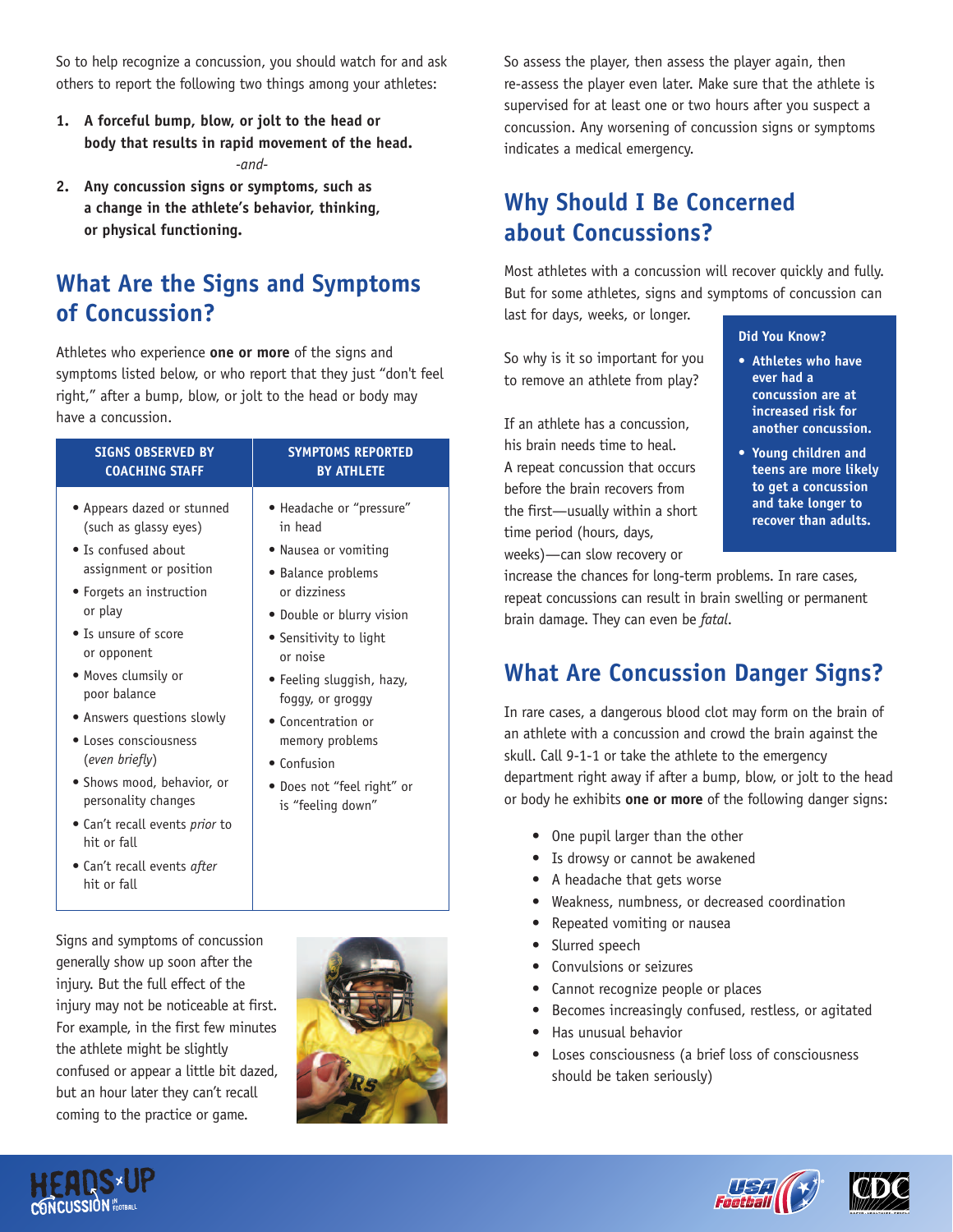## **What Should I Do If a Concussion Is Suspected?**

You know that one of the keys to being a good coach is keeping your athletes safe and preparing them for the future whether it is learning good teamwork or honing their athletic skills. But you also know that there are *unacceptable risks in sports*, especially when it comes to the brain.



So no matter whether the athlete is a key member of the team or the game is about to end, an athlete with a suspected concussion should be immediately removed from play. To help you know how to respond, follow the "Heads Up" four-step action plan if you suspect that an athlete has a concussion:

- **1. Remove the athlete from play.** Look for signs and symptoms of a concussion if your athlete has experienced a bump or blow to the head or body. *When in doubt, sit them out.*
- **2. Ensure that the athlete is evaluated by an appropriate health care professional.** Do not try to judge the severity of the injury yourself. Health care professionals have a number of methods that they can use to assess the severity of concussions. As a coach, recording the following information can help health care professionals in assessing the athlete after the injury:
	- Cause of the injury and force of the hit or blow to the head or body
	- Any loss of consciousness (*passed out/knocked out*) and if so, for how long
- Any memory loss immediately following the injury
- Any seizures immediately following the injury
- Number of previous concussions (*if any*)
- **3. Inform the athlete's parents or guardians about the possible concussion and give them information on concussion.** This fact sheet can help parents monitor the athlete for sign or symptoms that appear or get worse once the athlete is at home or returns to school.
- **4. Keep the athlete out of play the day of the injury and until an appropriate health care professional says they are symptom-free and it's OK to return to play.** After you remove an athlete with a suspected concussion from practice or play, the decision about when to return to practice or play is a medical decision.

# **How Can I Help Athletes to Return to Play Gradually?**

Rest is very important after a concussion because it helps the brain to heal. After a concussion the torn or stretched brain

cells need the body's energy to heal. So the more energy an athlete uses doing activities, the less energy that goes to help the brain heal.

That's why ignoring concussion symptoms and trying to "tough it out" often makes symptoms worse. For example, exercising or activities that involve a lot of concentration, such as



studying, working on the computer, or playing video games may cause concussion symptoms (such as headache or tiredness) to reappear or get worse. So only when an athlete's symptoms have reduced significantly, in consultation with their health care professional, should he slowly and gradually return to daily activities, such as school. Physical **and** cognitive activities such as concentration and learning—should be carefully managed and monitored by a health care professional.